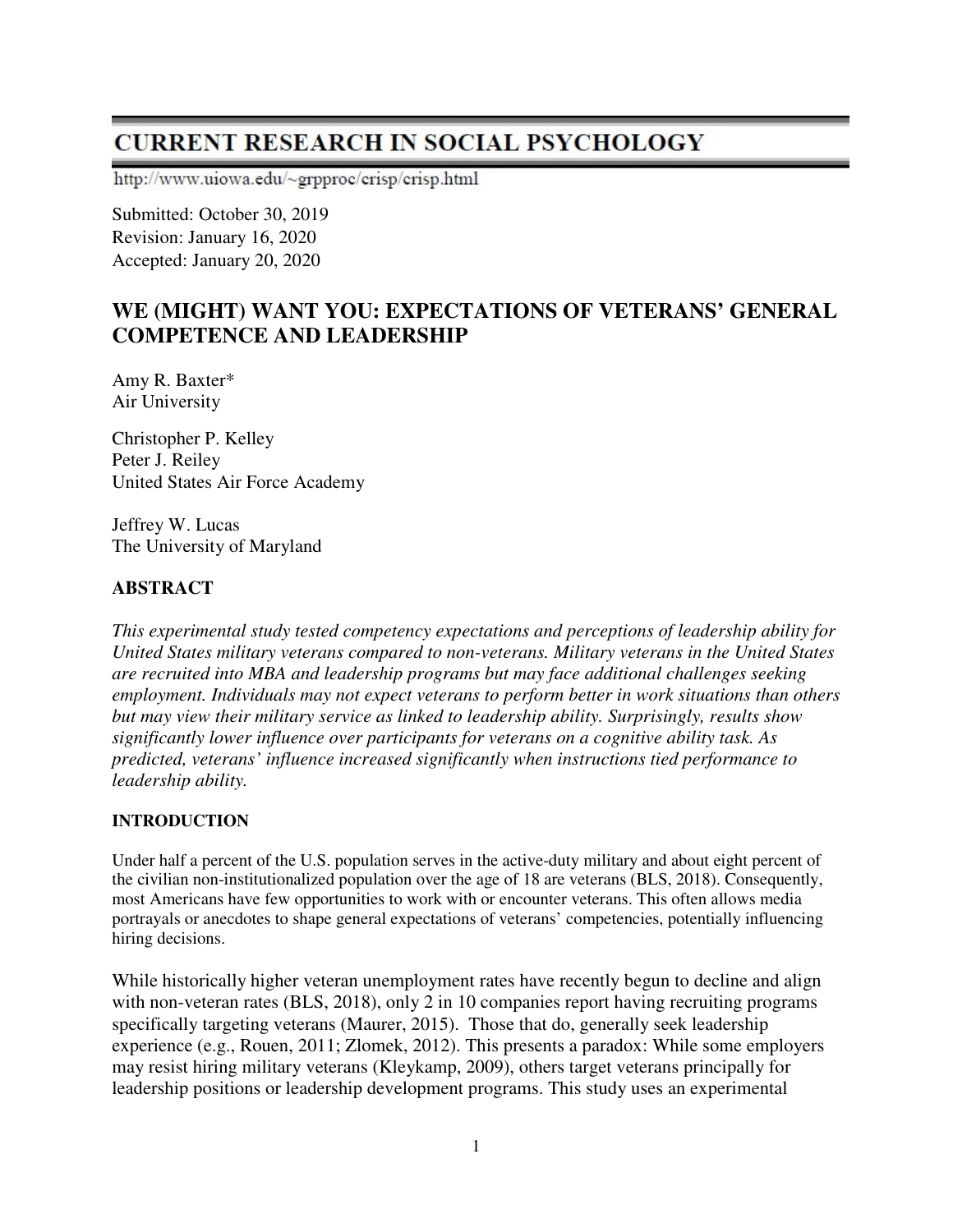design to examine the effects of veteran status on perceptions of general competence and leadership competencies.

### **BACKGROUND AND THEORY**

Recent research demonstrates that expectation states can be a strong indicator of bias in the selection and firing process (Lynn, Simpson, Walker, & Peterson, 2016). Preferences for job candidates in audit studies indicate these expectations affect hiring decisions (Pager, 2007). Veterans face many challenges during their transition from military service to the civilian workforce, but public perceptions of veterans and military service may benefit veterans seeking leadership tracks or responsibilities (Rouen, 2011; Zlomek, 2012). Still, these perceptions may not help veterans seeking positions not typically associated with leadership (e.g., entry-level positions), where expectations may focus more on the veteran's general competence.

#### **Status Characteristics Theory**

Status characteristics theory (SCT) explains how expectations of general competence form and can affect the perceived value of job applicants (Berger, Rosenholtz, & Zelditch, 1980). These expectations form based on salient attributes that have at least two states, which differentiate group members when at least one state is more valued in that culture than the other(s). Attributes such as age group, gender, race, occupation, and income act as status characteristics.

Scope conditions of SCT specify group members must be collectively and task oriented—and task success or failure is clearly defined. Group members with more highly valued status characteristics are often advantaged in group interactions, given more opportunities to contribute, receive higher performance appraisals, and have greater influence (Berger, Cohen, & Zelditch, 1972). The extent to which being a military veteran acts as a status characteristic is previously untested in status characteristic theory's standardized experimental setting.

Civilian employers often have difficulty understanding how military service applies to specific civilian job duties, and may question veterans' general competency (Irving, 2015). A myriad of other harmful myths surrounding veterans may also contribute to lower expectations of their intellectual agility, general social abilities, or even emotional stability (Manner, Blazek, Harris, & Kabins, 2017). Thus, we expect veterans to have less influence over group participants than non-veterans when working on a contrast sensitivity task related to general competence.

#### *Hypotheses 1: On a standard task not tied to leadership ability, military veterans will be no more influential than non-veterans.*

Still, there are some possible exceptions to the generally negative sentiments surrounding veterans' competence. Businesses and leadership programs are paying attention to the way the military trains leaders by identifying how their strategies can be useful to civilian organizations (Loughlin & Arnold, 2007; Hedlund, Forsythe, Horvath, Williams, Snook, & Sternberg, 2003). CEO's with prior military service perform better than those without during difficult times (Benmelech & Frydman, 2010), suggesting veteran status may act as an indicator of leadership competencies. Based on this perception, people may hold positive performance expectations for veterans when considering their competence, or suitability, for leadership roles.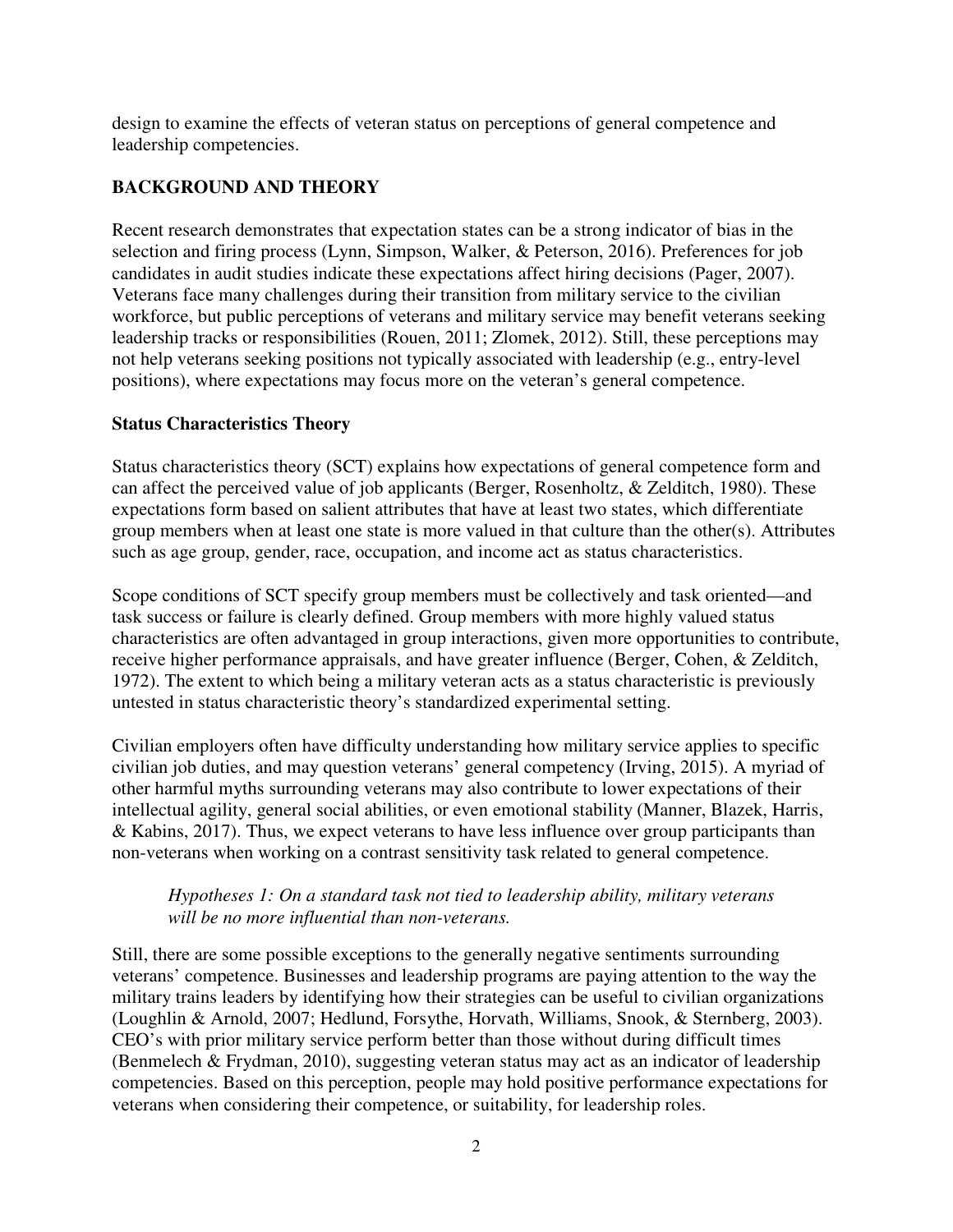*Hypothesis 2: Tying the group task to leadership will benefit the net influence of veterans relative to non-veterans.* 

#### **METHOD**

Participants were 160 undergraduate students, aged 18-25, recruited from large introductory classrooms in varying fields of study at a large state university. This study followed the standard setting form status research (Berger, Cohen, & Zelditch, 1972). Participants interacted with fictitious partners, whom they believed were real, on a computer-based task allowing participants opportunities to be influenced by, or resist, their partner's decisions. Using a 2 x 2 factorial design, we varied the level of the partner's military service (veteran or non-veteran) and the level of instructions (whether leadership ability was or was not associated with success on the group's task), with about 40 participants per condition. Data from an additional 11 participants were excluded for saying that they did not try to do their best on the group task [1].

Upon arriving for the study, participants were seated alone in a room with a computer terminal, gave informed consent, and then were asked to complete a form that was described by Research Assistants as required by the university for research involving human subjects. The form asked the participant's age, gender, citizenship status, and if she or he had been convicted of a felony, was eligible for legal employment in the United States, and was a veteran of the United States military. After participants completed the form, Research Assistants started the computer instructions and left the room.

Participants were told their partner either was or was not a veteran, and the task they would be working on together was either associated with leadership ability or was associated with no specific abilities. In 20 critical trials, participants made decisions, saw their partner's decision, and then choose whether to stay with their original answer or to change their answer. Influence was operationalized as changing ones decision to match their partner's. Instructions informed participants that we were interested in determining factors that affect how people perform on tasks, and that as part of the study they would complete two "contrast sensitivity" tasks. The first task they would complete alone, the second with a partner in another room.

The contrast sensitivity task we employed is common in research in status characteristics theory. It involves participants looking at two rectangles shaded black and white and attempting to determine which rectangle has a greater shaded area. In reality, each rectangle is roughly half black and half white. We also used standard instructions for contrast sensitivity ability. All participants read the following:

"Contrast sensitivity ability is a perceptual ability which is not necessarily related to specialized skills an individual might possess, such as mathematical or artistic ability. That is, it is entirely possible that a person might be a very skilled artist, but not have very much Contrast Sensitivity ability. This means that individuals who do poorly in art or math may in fact be quite accurate in making Contrast Sensitivity judgments. At the present time, social scientists are not sure what the origins of Contrast Sensitivity are. This is one reason why we are conducting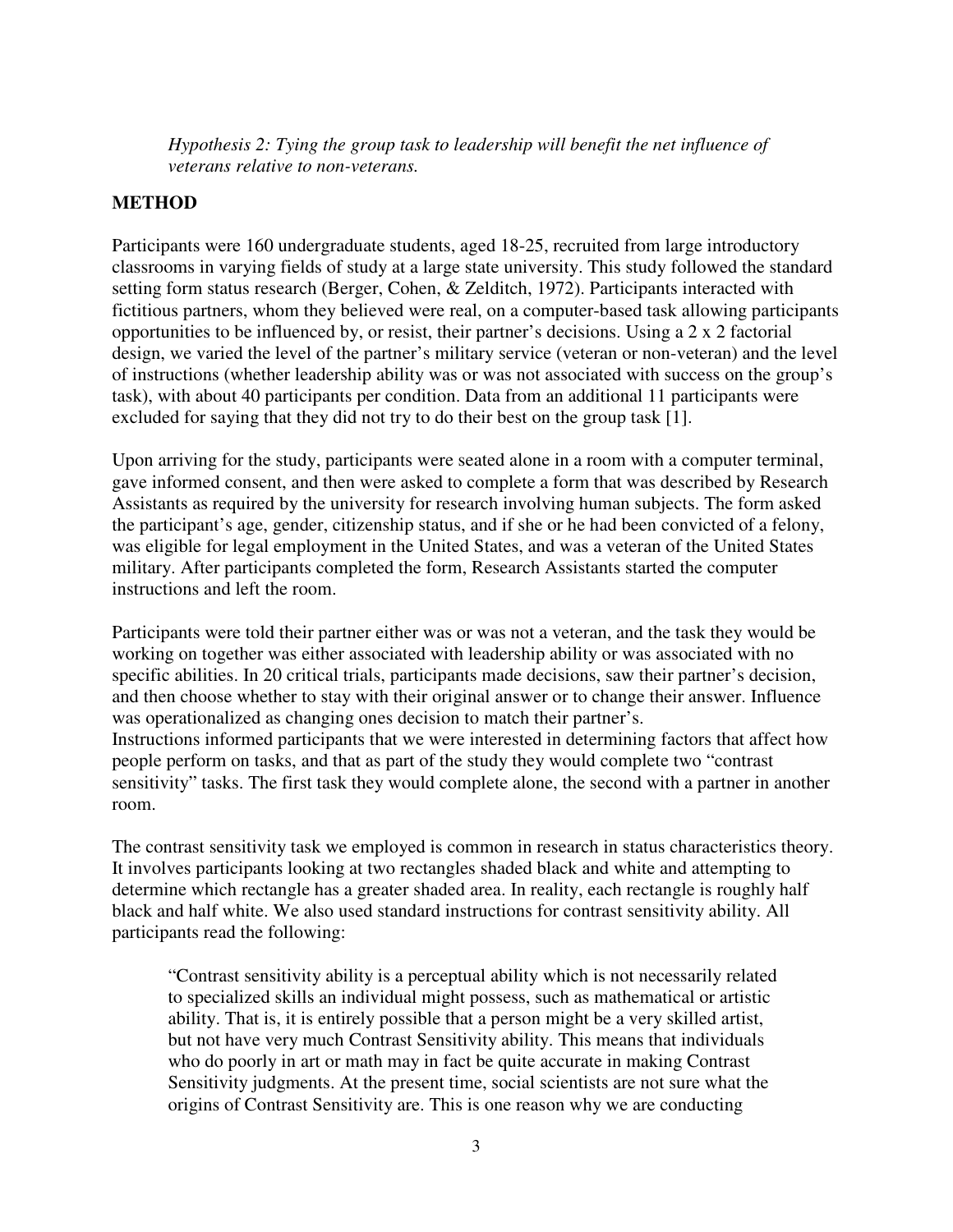today's study. We are interested in learning more about Contrast Sensitivity Ability."

Additionally, participants in the conditions in which the group task was tied to leadership ability read the following instructions:

"Although math and verbal abilities are unrelated to Contrast Sensitivity ability, extensive research has found a link between leadership ability and Contrast Sensitivity ability. People who are effective leaders are also high in Contrast Sensitivity ability. We do not understand why this is the case, but it is supported again and again in studies of Contrast Sensitivity. Effective leaders do better on Contrast Sensitivity tasks than do people who are ineffective leaders.

Researchers find this relationship between leadership and Contrast Sensitivity across different types of leadership styles and personalities; there seems to be something that produces good leaders that also predicts performance on Contrast Sensitivity. This finding remains a puzzle to be resolved in future research on Contrast Sensitivity."

Aside from participants in the leadership conditions reading these two paragraphs, instructions to participants across conditions were identical.

After participants read instructions describing Contrast Sensitivity, they then completed a first task working alone. They then moved to instructions for the group task in which they believed they worked with a partner in another room. Instructions informed participants that even when people work remotely in groups over computer networks, they usually know a little bit about each other. For this reason, instructions said, Research Assistants would share with participants and their partners the information forms they completed at the beginning of the study. A Research Assistant then entered the participant's room with a copy of the information form supposedly filled out at the beginning of the study by the partner. Participants learned that the partner was between 18 and 25 years old, a male, a US citizen, and had not been convicted of a felony. Half of participants learned that the partner was not a veteran of the US military, half that the partner was a veteran.

Participants then began the group task. For each of 25 trials, participants first guessed which of two rectangles had a greater shaded area. They then saw what their partners guessed. Then, participants made a final guess. Computers were programmed so that participants and partners disagreed on their initial guesses in 20 of the 25 trials. Thus, in 20 trials, participants had the opportunity to switch to answers provided by the partner (and thus be influenced) or remain with their initial answers (and thus resist the influence of the partner). After the participants completed the task, the computer program asked them a number of questions about their partners and the group task. The participants were then debriefed and paid.

#### **RESULTS**

Table 1 displays mean influence scores by condition and results of significance tests. We measured influence over 20 opportunities participants had to change their answers to correspond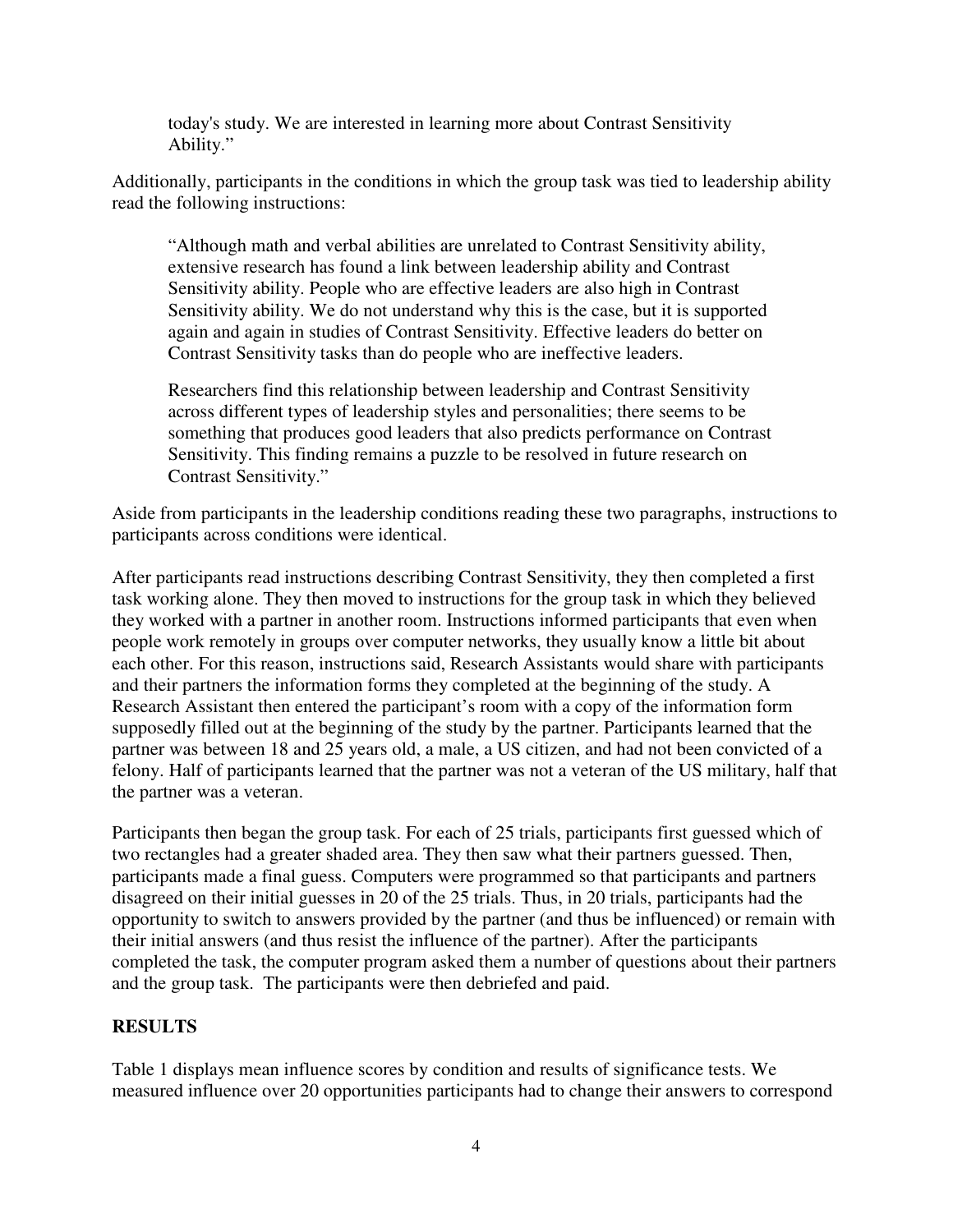to their partner's answers. When participants believed their partner was a non-veteran and the task was not associated with any special abilities, on average, participants switched to match their partners' answers 9.05 (*SD =* 3.12) out of 20 times, staying with their original answers 54.75 percent of the time. When participants believed their partner was a veteran and the task was not associated with any special abilities, on average, participants switched to match their partners' answer only 7.63 (*SD =* 2.61) times, staying with their answers 61.85 percent of the time ( $t = 2.22$ , two-tailed  $p = .030$ ). Regarding Hypothesis 1, veterans had significantly less influence than non-veterans suggesting they may be at a disadvantage when compared to nonveterans on generalized tasks.

Table 1.

| Condition                                                  | (N)  | Partner | Task       | Influence | (SD)   | p(s)  | t     | <i>p-value</i> |
|------------------------------------------------------------|------|---------|------------|-----------|--------|-------|-------|----------------|
| $\mathbf{1}$                                               | (40) | Non-    | General    | 9.05      | (3.12) | .5475 |       |                |
|                                                            |      | veteran |            |           |        |       |       |                |
| $\overline{2}$                                             | (40) | Veteran | General    | 7.63      | (2.61) | .6185 |       |                |
| Influence in Condition $1 >$ than Influence in Condition 2 |      |         |            |           |        |       | 2.22  | $.030*$        |
| $\overline{3}$                                             | (42) | Non-    | Leadership | 8.90      | (2.96) | .5550 |       |                |
|                                                            |      | veteran |            |           |        |       |       |                |
| Influence in Condition $1 >$ Influence in Condition 3      |      |         |            |           |        | 0.216 | .829  |                |
| $\overline{4}$                                             | (38) | Veteran | Leadership | 9.11      | (2.60) | .5445 |       |                |
| Influence in Condition $4 >$ Influence in Condition 3      |      |         |            |           |        |       |       | .749           |
| Influence in Condition $4 >$ Influence in Condition 2      |      |         |            |           |        |       | 2.510 | $.014*$        |

*Mean Influence Differences and Results of t-tests.*

We made no predictions about directions of influence differences between conditions, and so all *p*-values are two-tailed.

\*= significant at *p* greater than .05

We predicted veterans would be more influential, relative to non-veterans, when participants believed the group task was related to leadership ability (Hypothesis 2). When instructions characterized it as a leadership-related task, on average, participants switched to match nonveteran partners 8.90 (*SD =* 2.96) times, not significantly different than non-veterans' 9.05 mean influence with general instructions ( $t = .216$ , two-tailed  $p = .829$ ). When instructions described it as a leadership-related task, on average, participants switched to match veterans 9.11 (*SD =* 2.60)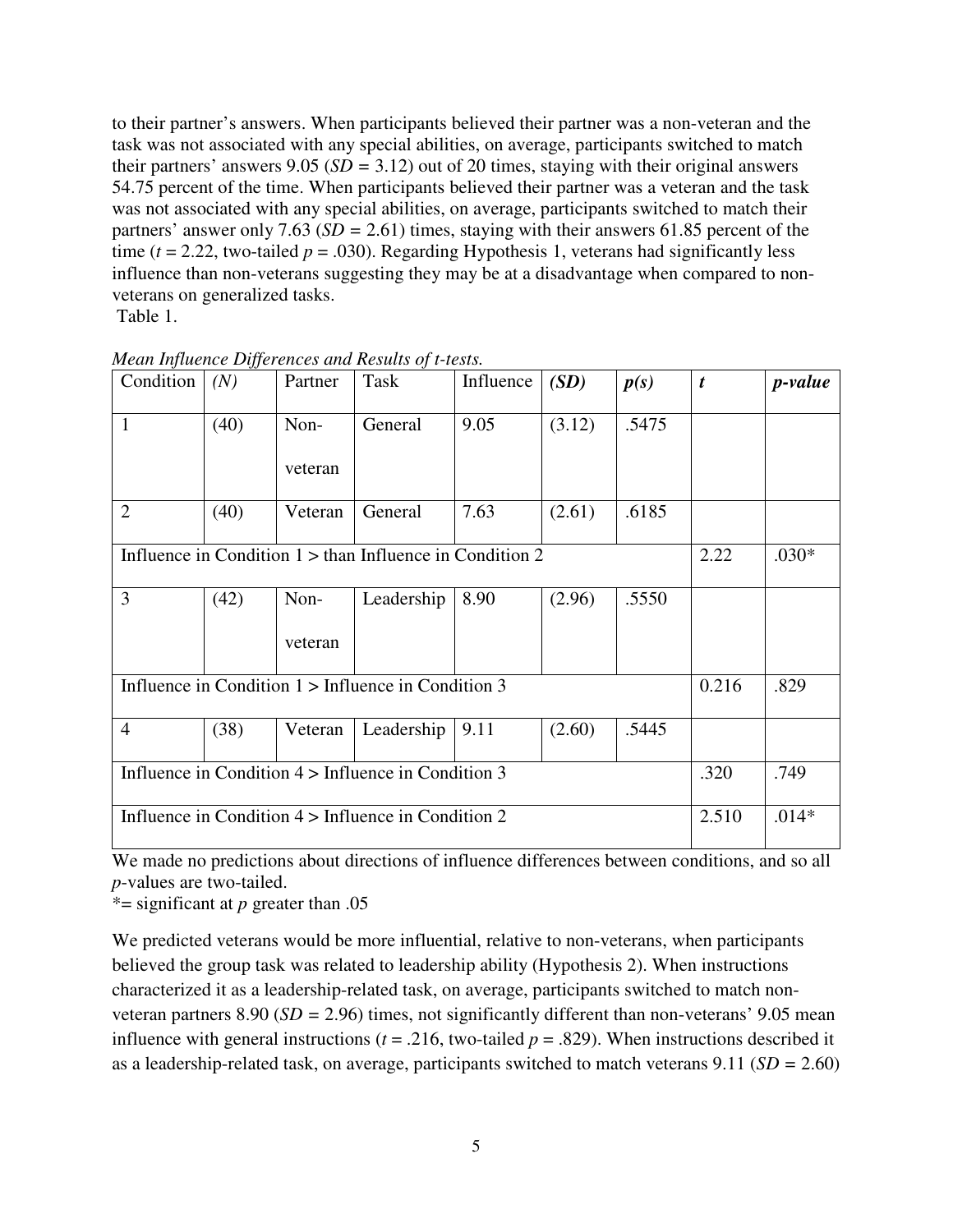times, significantly higher than the 7.63 times participants switched to match veterans when instructions described it as a general task  $(t = 2.510$ , two-tailed  $p = .014$ ).

In part one of the study we learned veteran status operated as a disadvantaging status characteristic when working on a generalized task, not associated with special ability. In the second part, we found associating this task with leadership removed the status disadvantage of veterans, partially supporting our second hypothesis. Veterans did increase in perceived competence on tasks tied to leadership, but only so much that their veteran status was no longer a disadvantage. Participants' gender, age, and race did not significantly affect their partners' influence in this study (see Table 2).

#### Table 2.

*Analysis of Variance for Effects of Participant Gender, Participant Age, Participant Race, Veteran Status of Partner, and Type of Instructions on Partner Influence.* 

| Source of variation                       | df | <b>MS</b> | F    | P alpha |
|-------------------------------------------|----|-----------|------|---------|
| Participant gender                        |    | 16.05     | 2.12 | .147    |
| Participant age                           |    | .492      | .065 | .799    |
| Participant race                          |    | .400      | .053 | .818    |
| Partner veteran status                    |    | 33.65     | 4.45 | $.037*$ |
| <b>Task instructions</b>                  |    | 13.43     | 1.78 | .185    |
| Partner vet status x task<br>instructions |    | 27.51     | 3.64 | $.029*$ |

The interaction between partner status and type of instructions represents a test of Hypotheses 2, and we thus report a one-tailed probably value for the interaction. All other *p*-values are twotailed.

\*= significant at *p* greater than .05

## **CONCLUSION**

Military veterans were disadvantaged, with less influence than their non-veteran peers, in group tasks focused on general ability. Conversely, veterans had relatively more influence in task groups focused on a generalized task tied to leadership ability. In our sample, veterans appeared to be viewed as less generally competent than non-veterans. At the same time, veterans benefitted significantly from tying the group task to leadership, helping explain why veterans are sought after for leadership positions. Taken together, these results provide insight into underlying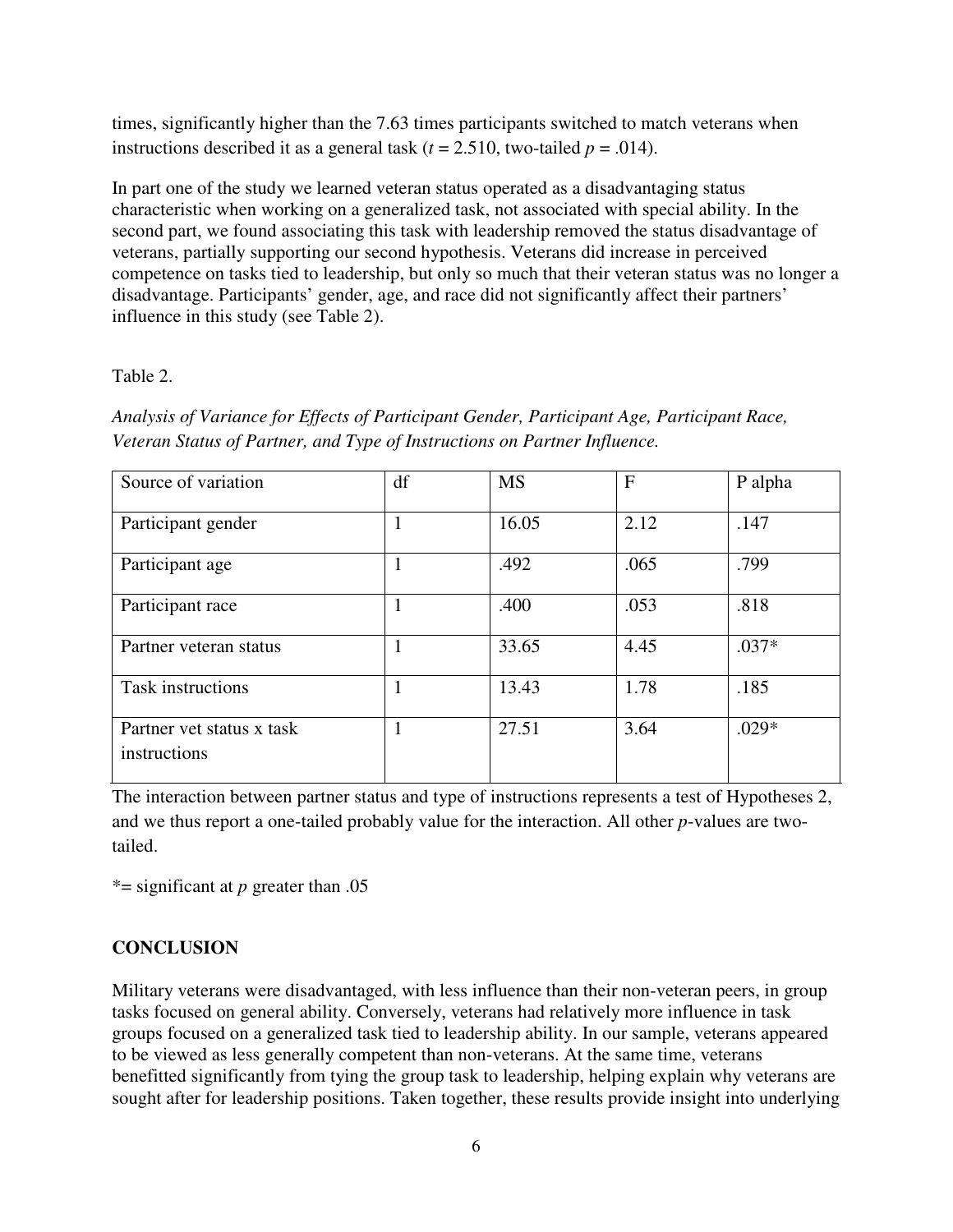mechanisms affecting employment decisions and could suggest employers linking veteran status with leadership ability compensate for generally lower expectations of competence. These results, however, should be interpreted with caution. Our sample was comprised of 18- to 25 year-old students at one university, and the result may be restricted to college students, young adults, or the campus at which we collected data. Clearly more research is necessary before concluding veterans are generally accorded lower expectations for performance.

Further research that builds on these results would be valuable on several fronts. Efforts to replicate our finding on general competency attached to military veterans would give increased confidence in the result. Additionally, research using other methods might examine factors that exacerbate or mitigate against the finding that individuals appear to attach leadership ability to veterans. Further investigation into this area would also be valuable in disentangling the complex relationship between status and leadership as applied to veterans. In society, we put high status people in leadership positions. In the case of veterans, however, it appears we may have relatively low status persons accorded high leadership expectations.

Finally, from a practical standpoint, our results show veterans would likely do well in highlighting leadership ability when seeking employment. Not only might they activate expectations that advantage veterans on leadership-related tasks, but it might help overcome general expectations that disadvantage veterans in expectations for general competence.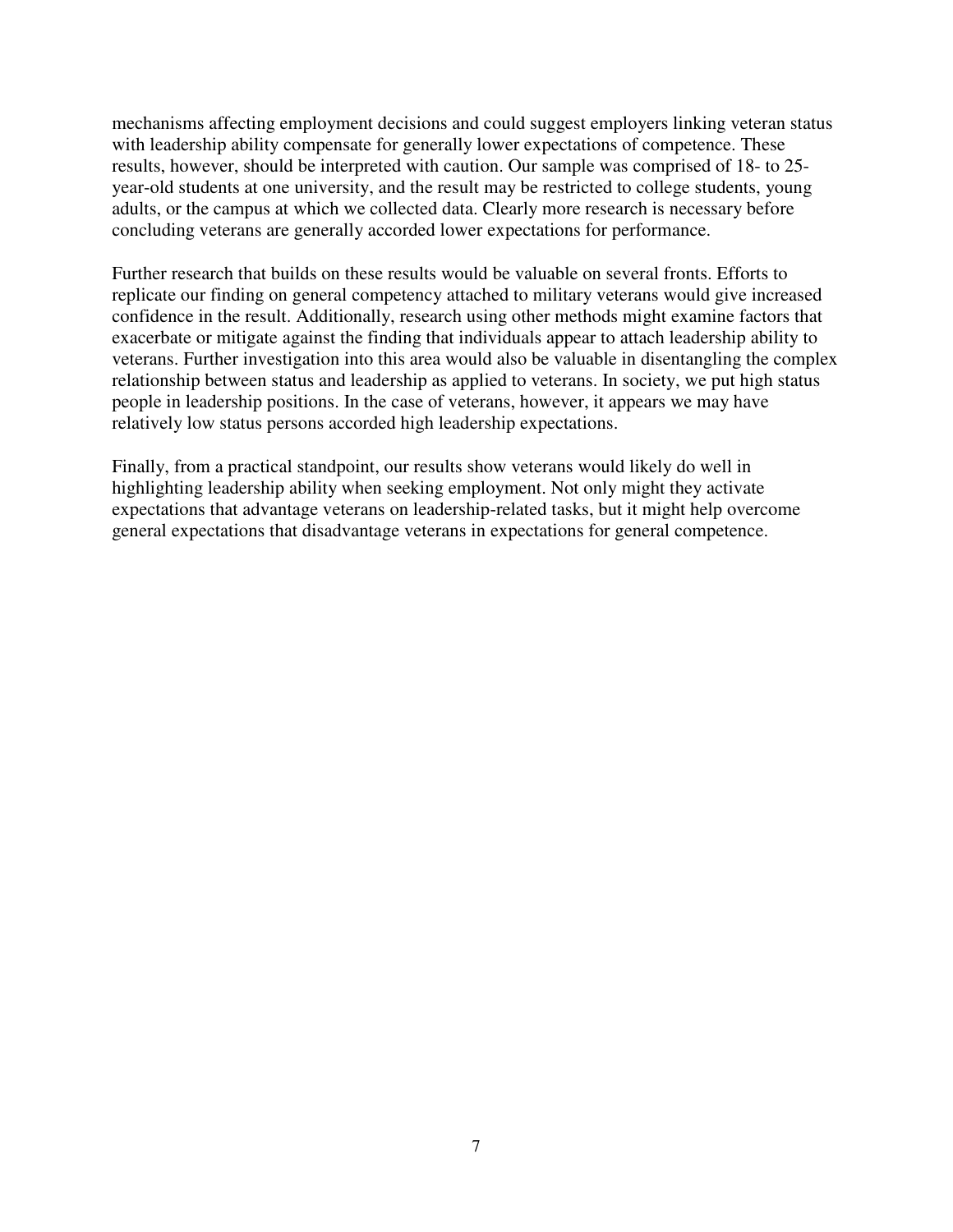#### **REFERENCES**

Benmelech, E., & Frydman, C. (2010). *Military CEOs*. Retrieved from econ.as.nyu.edu Berger, J., Cohen, B. P., & Zelditch Jr., M. (1972). Status characteristics and social interaction. *American Sociological Review, 37*(3), 241-255.

Berger, J., Rosenholtz, S. J., & Zelditch, Jr., M. (1980). Status organizing processes. *Annual Review of Sociology, 6*, 477-508.

Bureau of Labor Statistics (BLS). (2018). *Employment situation of veterans summary*. Retrieved from http://www.bls.gov/news.release/vet.nr0.htm

Hedlund, J., Forsythe, G., Horvath, J., Williams, W., Snook, S., & Sternberg, R. (2003). Identifying and assessing tacit knowledge: Understanding the practical intelligence of military leaders. *The Leadership Quarterly, 14*, 117-140.

Irving, D. (2015). *Warriors in the civilian workforce: Helping veterans transition. RAND Corporation.* Retrieved from http://www.rand.org/blog/rand-review/2015/10/warriors-in-thecivilianworkforce.html

Kleykamp, M. (2009). Prior military service and hiring. *Armed Forces & Society*, *35*, 266-285. Loughlin, C., & Arnold, K. (2007). Seeking the best: Leadership lessons from the military. *Human Resource Management*, *46*, 147-167.

Lynn, F., Simpson, B., Walker, M., & Peterson, C. (2016). Why is the pack persuasive? The effect of choice status on perceptions of quality. *Sociological Science, 3*, 239 -263.

Manner, R., Blazek, E. S., Harris, S., & Kabins, A. (2017). *Debunking myths in veteran hiring. Veterans are experienced, intellectually agile individuals whose employment can help close the talent-shortage gap.* Minneapolis, MN: Korn Ferry Institute.

Maurer, R. (2015). *8 in 10 employers lack recruitment programs for veterans.* Retrieved from https://www.shrm.org/ResourcesAndTools/hr-topics/talentacquisition/Pages/Recruitment-Programs-Veterans.aspx

Pager, D. (2007). The use of field experiments for studies of employment discrimination: Contributions, critiques, and directions for the future. *The Annals of the American Academy of Political and Social Science, 609*(1), 104-133.

Rouen, E. (2011). Military vets: MBA job recruiter's dream candidates? *CNN Money.*

Zlomek, E. (2012). B-Schools recruit more veterans. *Bloomberg Business Week Magazine*.